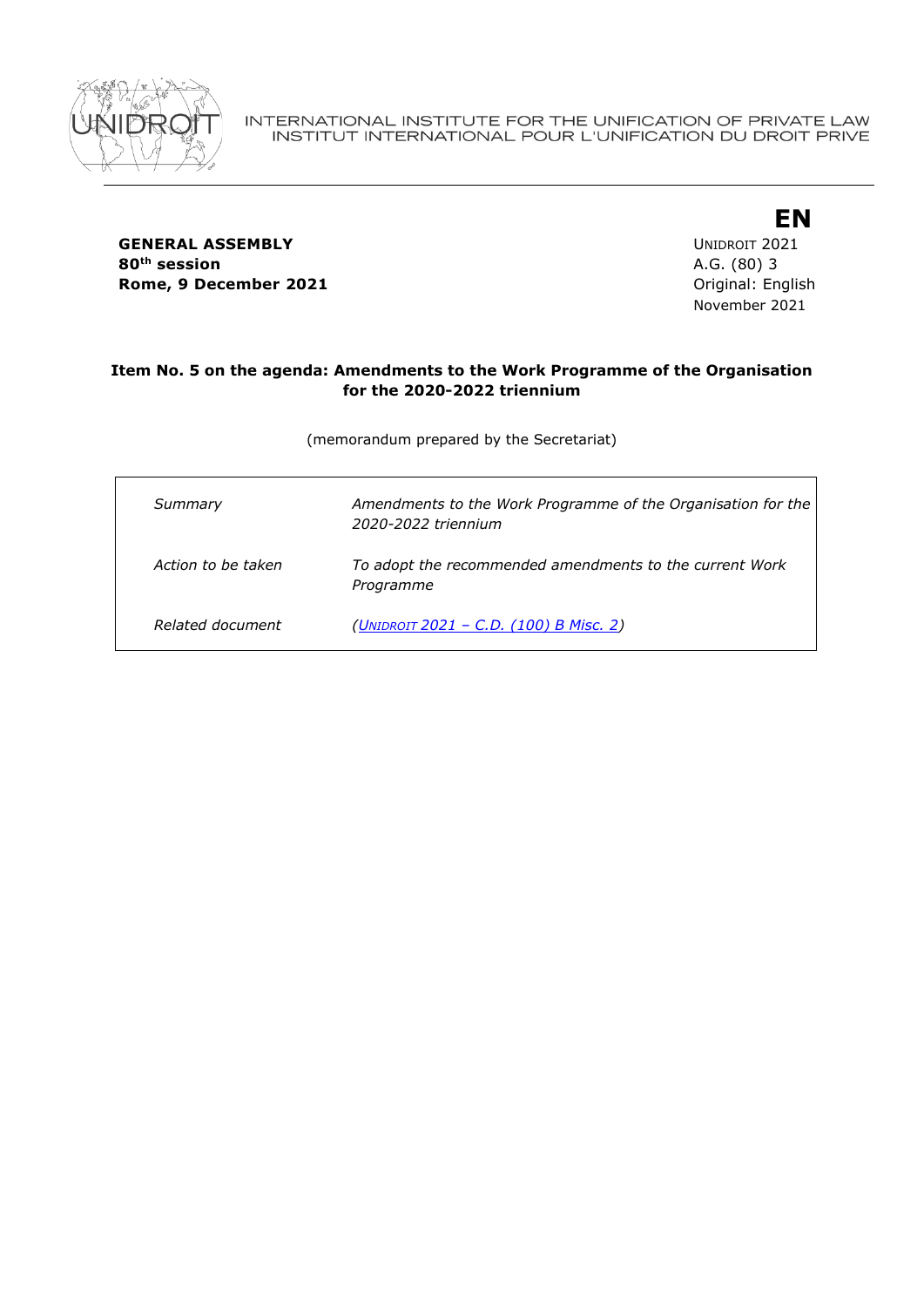# **I. INTRODUCTION**

1. This document formally requests the General Assembly to consider adopting amendments to the Institute's 2020-2022 Work Programme, which were recommended by the Governing Council at its 100<sup>th</sup> session in September 2021 for consideration by the General Assembly at its  $80<sup>th</sup>$  session (Rome, 9 December 2021) (UNIDROIT 2021 – [C.D. \(100\) B Misc. 2\)](https://www.unidroit.org/wp-content/uploads/2021/10/C.D.-100-B-Misc.-2-Summary-conclusions.pdf).

### **II. CONSIDERATION OF ITEMS ALREADY INCLUDED IN THE WORK PROGRAMME**

## **A. Legal structure of agricultural enterprises**

2. At its  $78<sup>th</sup>$  session in December 2019, the General Assembly included the project on Legal Structure of Agricultural Enterprises (LSAE project) in the 2020-2022 Work Programme, with a medium priority status.<sup>1</sup> The project had been proposed to be jointly developed with the United Nations Food and Agriculture Organization (FAO) and the International Fund for Agricultural Development (IFAD) and would be the third legal guide developed within the tripartite partnership established between Rome-based international organisations. During the course of 2020, the Secretariat conducted a stocktaking exercise and feasibility analysis with respect to the legal structure for investment in agriculture activities, in order to ascertain whether a new instrument, would be of additional benefit and provided preliminary observations on legal issues to be considered.<sup>2</sup> At its 99th session, the Governing Council authorised the Secretariat to conduct further research and consultations with a view to convene a colloquium and subsequently establish a core expert group to define the potential scope, content, and form of such an instrument.<sup>3</sup> Subject to the advances made the Governing Council would reconsider the priority status initially given to the LSAE project.

3. As requested by the Governing Council, the Secretariat conducted further research and on 15 and 16 April 2021, UNIDROIT, FAO and IFAD co-organised a Consultation Webinar to discuss the LSAE project. The complete [repo](https://www.unidroit.org/work-in-progress/legal-structure-of-aghttps:/www.unidroit.org/work-in-progress/legal-structure-of-agri-enterpriseri-enterprise)rt [of the Webinar c](https://www.unidroit.org/work-in-progress/legal-structure-of-aghttps:/www.unidroit.org/work-in-progress/legal-structure-of-agri-enterpriseri-enterprise)an be found at [U](https://www.unidroit.org/work-in-progress/legal-structure-of-aghttps:/www.unidroit.org/work-in-progress/legal-structure-of-agri-enterpriseri-enterprise)[NIDROIT](https://www.unidroit.org/work-in-progress/legal-structure-of-aghttps:/www.unidroit.org/work-in-progress/legal-structure-of-agri-enterpriseri-enterprise)'s [dedicated website](https://www.unidroit.org/work-in-progress/legal-structure-of-aghttps:/www.unidroit.org/work-in-progress/legal-structure-of-agri-enterpriseri-enterprise) and [a](https://www.unidroit.org/work-in-progress/legal-structure-of-aghttps:/www.unidroit.org/work-in-progress/legal-structure-of-agri-enterpriseri-enterprise) [video](https://www.youtube.com/watch?v=WdefvYGGbTs) recording of both days is available on UNIDROIT'S YouTube channel.

4. In September 2021, at the second meeting of the 100<sup>th</sup> session of the Governing Council, the Secretariat presented a document  $(C.D. (100) B.5)$  which summarised the main topics identified during the consultations and specified the type of legal guidance that could be provided regarding the establishment, operation and termination of agricultural enterprises (e.g., analysis of both multiparty contractual and corporate arrangements in agricultural supply chains, liabilities within agricultural enterprises, remedies and dispute resolution mechanisms). While progress in the definition of the scope had been obtained, the Secretariat informed the Council that the scope still had to be further narrowed and proposed to set up a Working Group to allow external experts, not only from FAO and IFAD, to contribute towards the definition of the object of analysis of the LSAE project.

5. A number of Governing Council members agreed that it would be reasonable to raise the project's priority, from medium to high priority, to permit the allocation of resources for experts to narrow the scope in a Working Group[\(C.D. \(100\) B Misc 2\)](https://www.unidroit.org/wp-content/uploads/2021/10/C.D.-100-B-Misc.-2-Summary-conclusions.pdf).

\_\_\_\_\_\_\_\_\_\_\_\_\_\_\_\_\_\_\_\_

<sup>&</sup>lt;sup>1</sup> [U](https://www.unidroit.org/english/governments/assemblydocuments/2019-78session/ag-78-12-e.pdf)[NIDROIT](https://www.unidroit.org/english/governments/assemblydocuments/2019-78session/ag-78-12-e.pdf) 2019 – [A.G. \(78\) 12,](https://www.unidroit.org/english/governments/assemblydocuments/2019-78session/ag-78-12-e.pdf) para. 51.

<sup>2</sup> [U](https://www.unidroit.org/english/governments/assemblydocuments/2019-78session/ag-78-12-e.pdf)[NIDROIT](https://www.unidroit.org/english/governments/assemblydocuments/2019-78session/ag-78-12-e.pdf) [2020](https://www.unidroit.org/english/governments/councildocuments/2020session/cd-99-b/cd-99-b-05-e.pdf) – C.D. (99) B.5.

 $3$  [U](https://www.unidroit.org/english/governments/assemblydocuments/2019-78session/ag-78-12-e.pdf)[NIDROIT](https://www.unidroit.org/english/governments/assemblydocuments/2019-78session/ag-78-12-e.pdf) 2020 – [C.D. \(99\) B Misc 2,](https://www.unidroit.org/english/governments/councildocuments/2020session/cd-99-b/cd-99-b-misc02-e.pdf) para. 9.